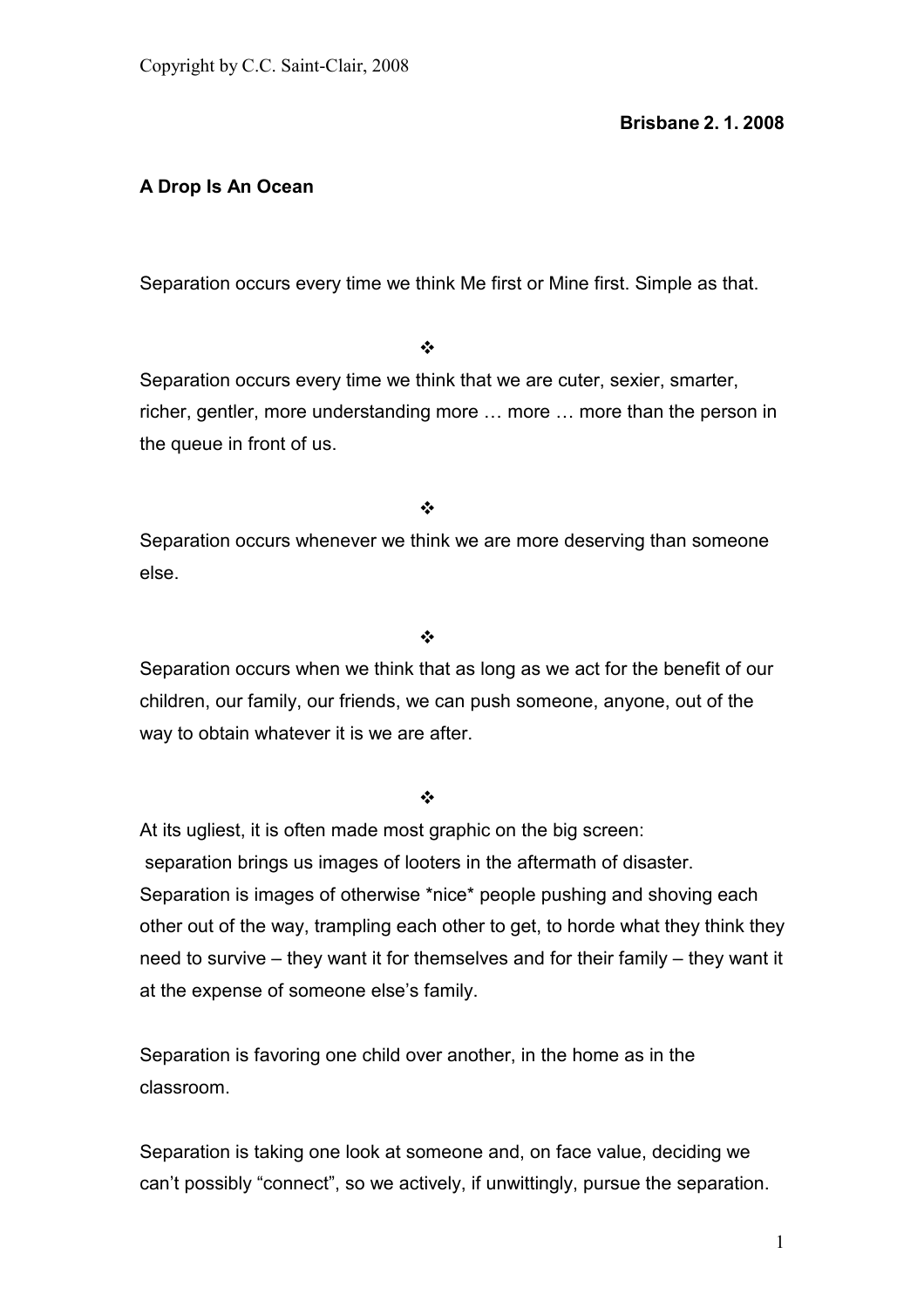Separation is thinking we are good and righteous because we care for our loved ones whilst – maybe – donating to a cause that tugs at our heart's strings, but shutting down our heart energy as we pass the grungy homeless tucked away in a bus shelter.

 $\bullet^*_{\mathcal{A}}$ 

As an adjunct to Proverbs 15:17 which states: *Better is a dinner of herbs where love is than a fatted ox and hatred with it*, is a parable given to me by Moriya, an adaptation of Erel Segal's interpretation, which offers a great shortcut to understanding universal love and the concept of non-separation.

Once upon a time, there was a rich merchant who wanted to amend his karma by preparing a feast for the local poor. He had a couple of his best ox slaughtered. He despatched some servants to the market and others to find flowers with which to adorn the great hall where he would entertain the wretches. He also brought in a group of fine musicians.

As evening drew near, he surveyed all that he had brought forth and felt puffed up with pride. Only a truly rich man could produce such a feast. Only a truly good man would bother going through so much trouble for the town's wretches.

During the dinner, however, as he looked about the splendour he had bestowed on the wretches, he began to resent the dirty, uncouth folk who had invaded his great hall like an army of rats. His mind began a tally of the money they had cost him.

*Why,* he thought, *I could have gone through the same trouble but invite my dearest friends instead. Or I could have entertained my equals, or even the creditors, whom I need to maintain in high esteem, instead of wasting it all on such hapless creatures who are so cursed by God that they are unable to help even themselves.*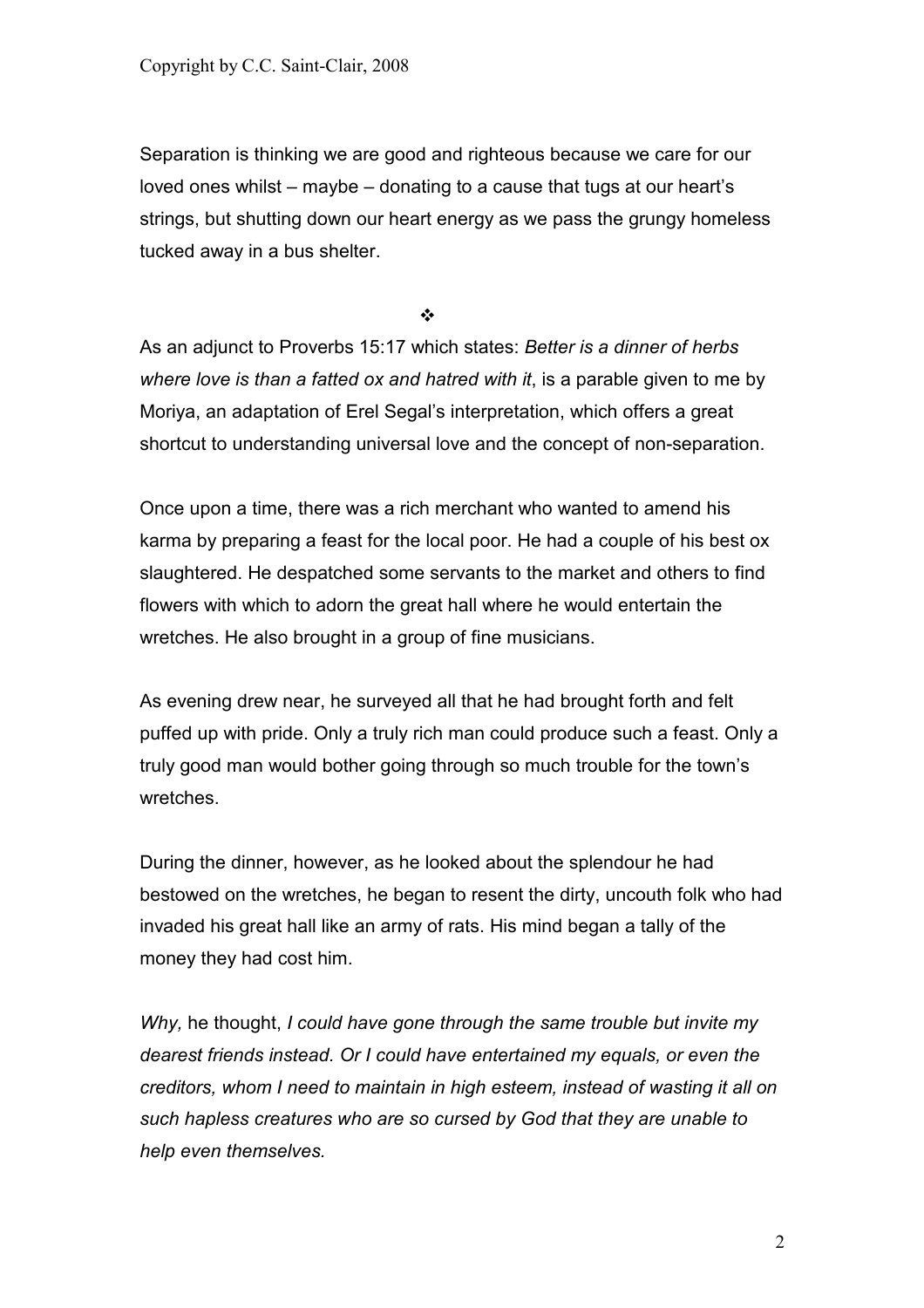Copyright by C.C. Saint-Clair, 2008

And these thoughts created such a disturbance in his mind that, by the end of the dinner, he could no longer stand the sight of these paupers drinking his wine, licking their lips and finding merriment in the sounds of his music. All of a sudden, he stood up. With sonorous claps of his hands, he muted the musicians. His guards returned the paupers to the streets.

 $\bullet^{\bullet}_{\bullet} \bullet$ 

At its simplest interpretation, the moral of this tale is simply that it is preferable to give someone a simple meal, even a dinner of \*herbs\*, but treat them with LOVE, therefore respect, than to go beyond our comfort zones and resent them for what they stand for which, in the short and long term, can have no other outcome than duplicate resentment on their part.

 $\bullet^{\bullet}_{\bullet} \bullet$ 

An added layer of interpretation could focus on those who receive for they, too, obey their own motives. Given the choice between a banquet of sweet meats at the table of a host who will treat them, at best, with polite indifference but from which they will walk away dispirited but full in the stomach or sitting in front of a simple plate of pasta at a table where they will be treated with compassionate respect, which would they choose?

The latter would be the wiser choice, but not every one is able to choose wisely.

Not everyone's intentions are pure.

 $\frac{1}{2}$ 

And so, there is still more to squeeze out of this parable: On face value, alone, we do not know for sure which of the characters in the parable is the better person.

 $\frac{1}{2}$ 

The banquet-giver seeks love, respect and acceptance by "giving to charity.' The receiver accepts the offerings, but gives nothing in return – nothing tangible, that is.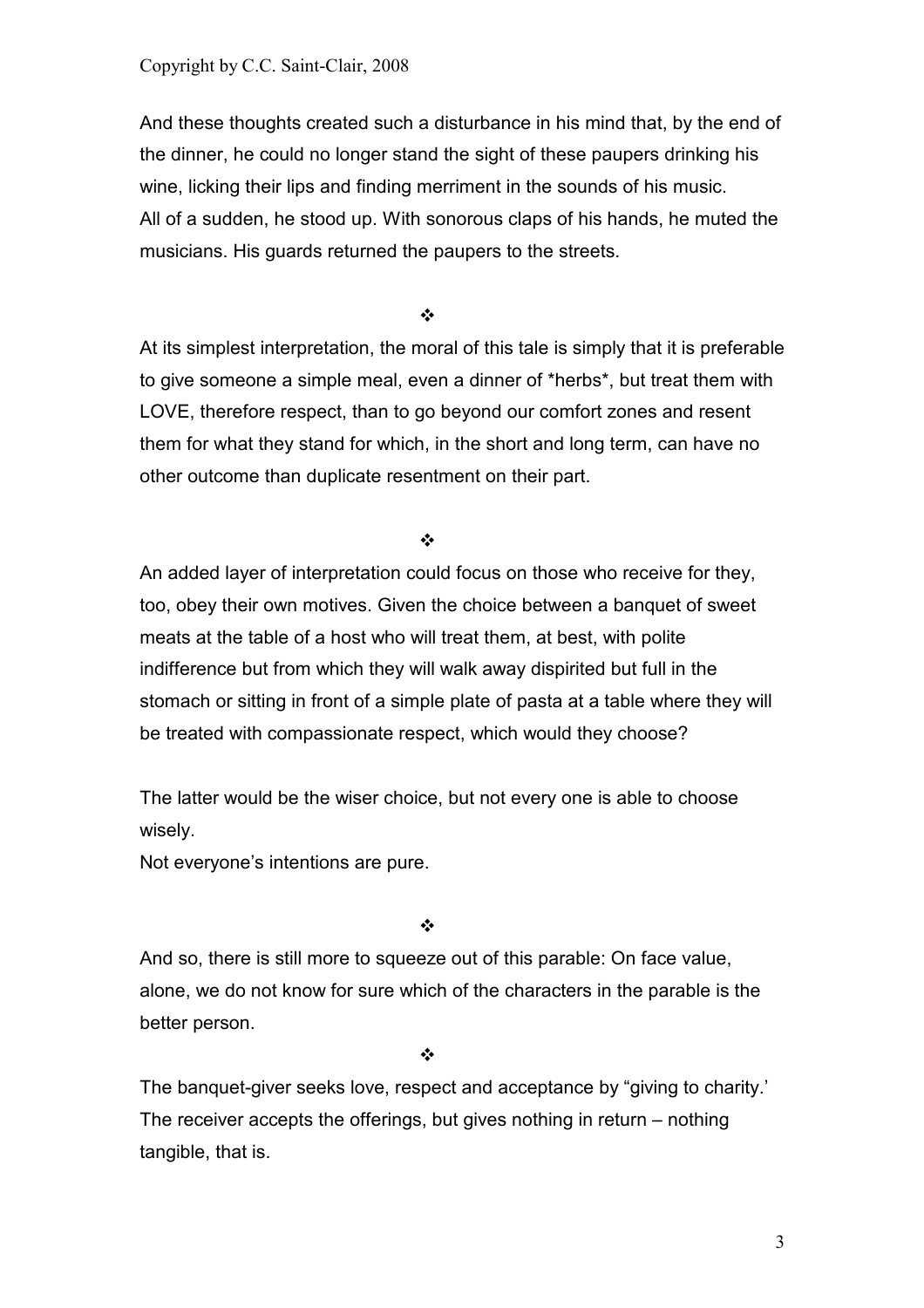Although it might be unintentional, what the receiver does for the one who truly wants to give and assist, be that in a financial, artistic, emotional or spiritual area, is give us the opportunity to practice universal love.

In exchange, if such a person were able to accept and replenish their own heart-energy while, themselves, practicing flowing and letting go of the past resentments, to just be in the present-moment, they, too, might find themselves in the position of feeling love and compassion and respect.

 $\bullet^{\bullet}_{\mathbf{a}^{\bullet}}$ 

It is the search for love through overt acts that are disconnected from pure heart energy that create a type of resentment that can easily turn into hatred.

 $\bullet$ 

Political squabbling aside, the international arena is one where we can observe that, generally speaking, financial but mostly impersonal AID to third world nations has not, over the past fifty years, generated much pro-west gratitude and respect although billions and billions of dollar-equivalent, from many countries, have been \*donated\* to relieve plight-stricken countries.

 $\bullet^{\bullet}_{\bullet} \bullet$ 

Karl Marx may have been right when he said that, "What the bourgeoisie therefore produces, above all, are its own grave-diggers." But, in the spirit of the topic at hand, he totally missed the point when he thought that its fall and the victory of the proletariat *alone* would yield a society fair to all. Karl Marx, it is safe to assume, did not factor in the destructive drag of separation and conditional love.

 $\frac{1}{2}$ 

One main step to editing some of our karma in this lifetime is to not separate ourselves from anyone. Though we might see ourselves as individuals, the difference between us is only skin-deep and truly minimal. When we think of it, there are only so many ways anyone can react to any stimulus and I suspect that at various moments in our many lives – past and present - our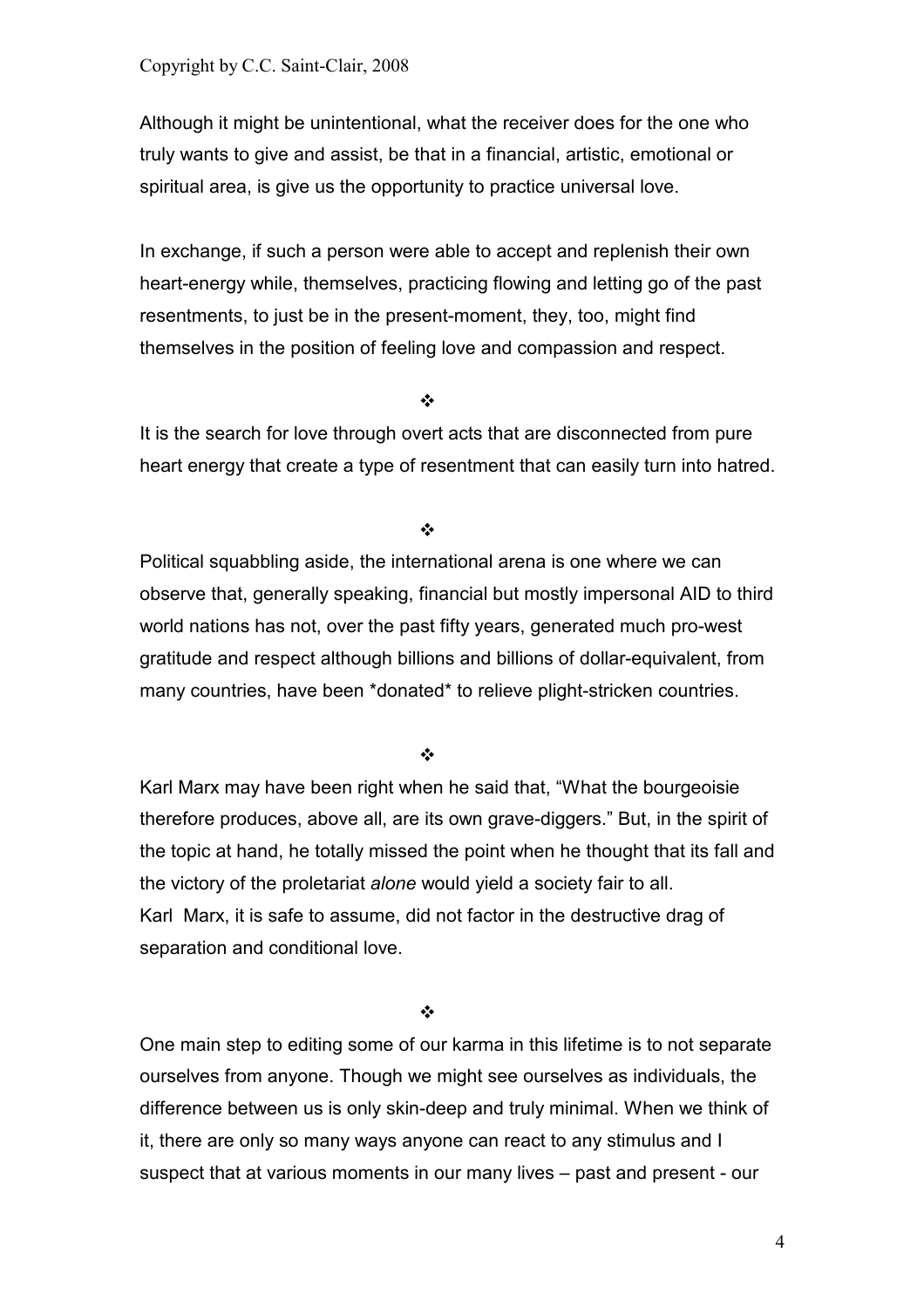reactions have been tainted by most of the colors on the palette: from petty and nasty to generous and heroic.

The bottom line, as I see it, is that we are neither better nor worse nor any more \*unique\* than any one pixel is from all other pixels that make up one huge panoramic billboard.

We are neither more nor less unique than all the other drops that make up the oceans.

It is therefore most unfortunate that so many children are brought up in the notion that they are \*individual\* and \*unique\* and \*special\*.

It is wonderful that each child is indeed so dear to each of their parents, however, as tiny little pixels amongst 6.6 billon others, they are not unique and neither are we.

 $\bullet^{\bullet}_{\bullet} \bullet$ 

As an aside, it would be a very useful thing for parents who teach moral values to their children to also teach them the link between good thoughts and the genuinely good intentions behind \*good\* actions. The sooner a child learns his or her direct input to their own karma, the better because simply being \*nice\* and well-behaved and a good student and doing the parents proud is really not what this is about.

 $\bullet^{\bullet}_{\bullet} \bullet$ 

When it comes to non-separation, what seems to happen is that we forget that we are \*only\* souls in disguise. By that I mean that we are only the vehicle, the host, for our souls, right?

Truth is, this is another concept that I have not yet integrated. I understand it with my mind, but it is not one I can readily apply to my perception of people around me. The idiot in the car in front is still an idiot in the car in front.

 $\frac{1}{2}$ 

Remember that we interpret things differently, you, me and everyone else in between. And we, mere actors, are taking our roles way too seriously. We forget that we are only play acting on a world stage defined, therefore limited, by our \*perception\* of it.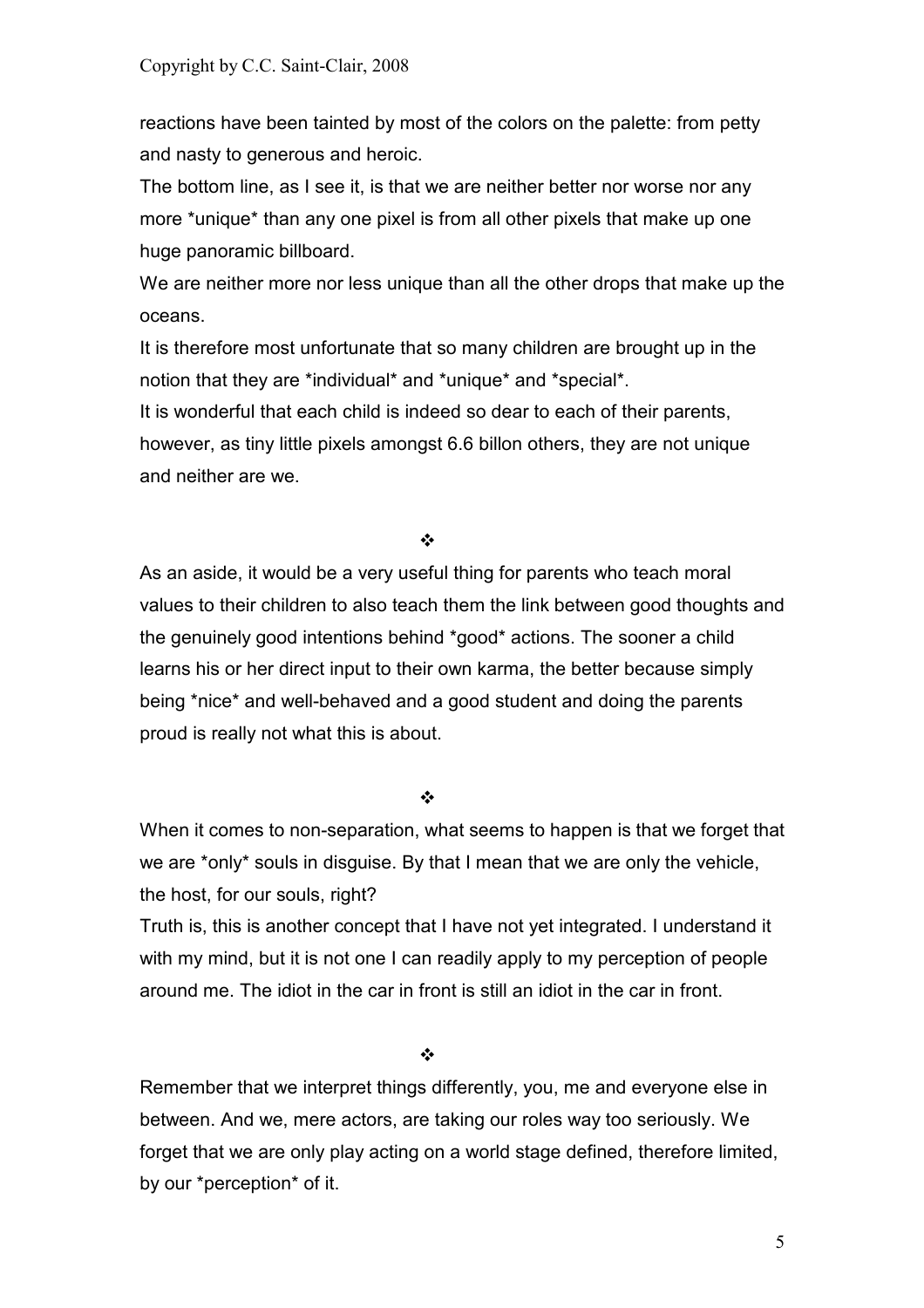So … our brain is full of ideas, most of them trivial and well beyond their useby-date: some by a moment or two; some by a week or two; some by a decade or two; some by a hell of a lot longer.

If food, they would be too toxic to keep on our pantry shelves, yet we do not regard them as too toxic to guide the face behind the mask as we surf, sink, swim - and dunk or drown the other - through the peaks and troughs of our daily life.

 $\bullet^{\bullet}_{\bullet} \bullet$ 

Understanding all of this is easy enough for me, but I still have massive problems implementing the concept of universal love and of non-separation, as discussed so far. The hard edge that is tattooed in my energy field, the one that slides in the minute I lose my focus on the moment, the one that blinds me to the awareness that the \*other\* is not separate from me, is linked to the obscure insecurity that keeps me from basking contentedly in the pleasant life that I do have. It keeps me from *just being*. It keeps me from being at peace with myself and it keeps me from hearing my soul's whispers. Hence the need to practice, practice, practice.

 $\frac{1}{2}$ 

A graphic way to remember that separation is not a logical par-for-the-course is to remember that our human body is made of a myriad of things like high glam ones such as atoms and synapses, arteries and blood, organs and muscles. It is also made up of less glam components such as bone, cartilage, water, bowels, fat and skin.

Though clearly our society certainly favors muscles over fatty tissues, we cannot separate, we cannot pick and choose, the bits of karma we like and the bits we'd like to spit out.

 $\ddot{\cdot}$ 

Understanding non-separation is to understand that, just as we cannot be whole and healthy while missing even a fraction of our components, let alone

 $\sim$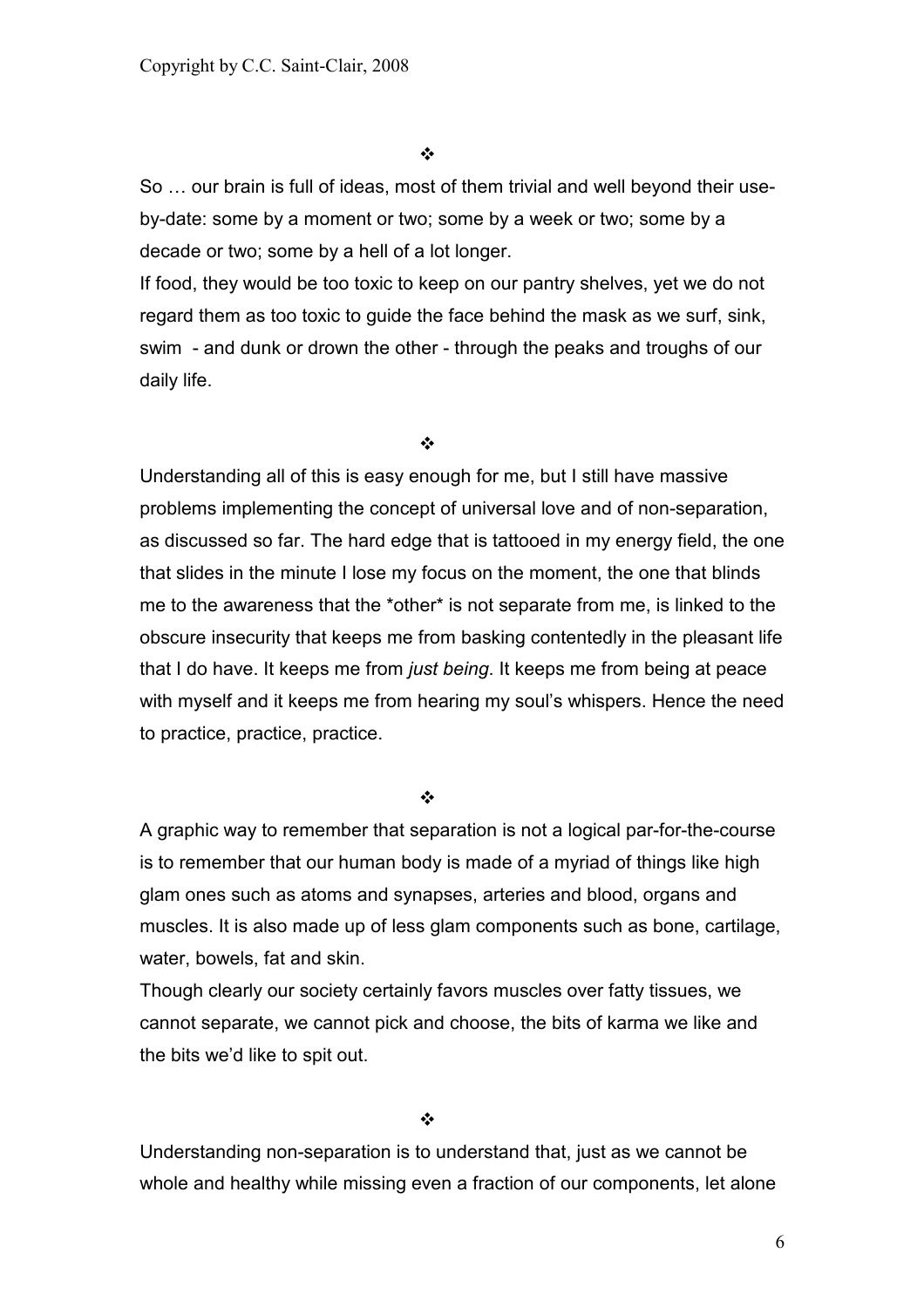separating muscle from fat, neither can we separate ourselves from anyone else, not even people we would normally not choose to be near. There is no healthy way to separate fat from sinew or atoms from bowels. Not while we are alive.

 $\frac{1}{2}$ 

The good news is that when it comes to universal love, we don't actually have to go out of our way to \*act\* good or physically touch anyone.

#### $\frac{1}{2}$

The concept of equality is well entrenched in the constitution of most countries, but at best that equality only takes into account our physical and intellectual potentials.

 $\frac{1}{2}$ 

Non-separation understands that rich or poor, dumb or bright, honest or criminal, karmically, we have all been there and done that, not only in greater or smaller ways in this life time but in spectacular ways, time and time again, in our previous lives.

 $\frac{1}{2}$ 

To understand the concept of non-separation, it helps to see this lifetime as just another patch on the huge tapestry that each of our previous incarnations has woven for itself, with our soul onboard.

It is essential to admit that over the millennia our soul has not always inhabited such a reasonably well-balanced, harmless body, as she does in this lifetime.

 $\frac{1}{2}$ 

When I am serious about my practice of non-separation, I try to imagine myself and my students as so many pixels all interlocked with each other. Indeed, we are all inter-dependent on each other in the classroom and in the playground. We know how inter-dependent we truly are the minute a school tragedy flares up.

The same inter-dependence becomes very graphic the moment a bomb goes off somewhere or a train derails. As a victim, if only of a fainting spell, we are on the whole ever so grateful when a passer-by gives us a helping hand and sees us to safety.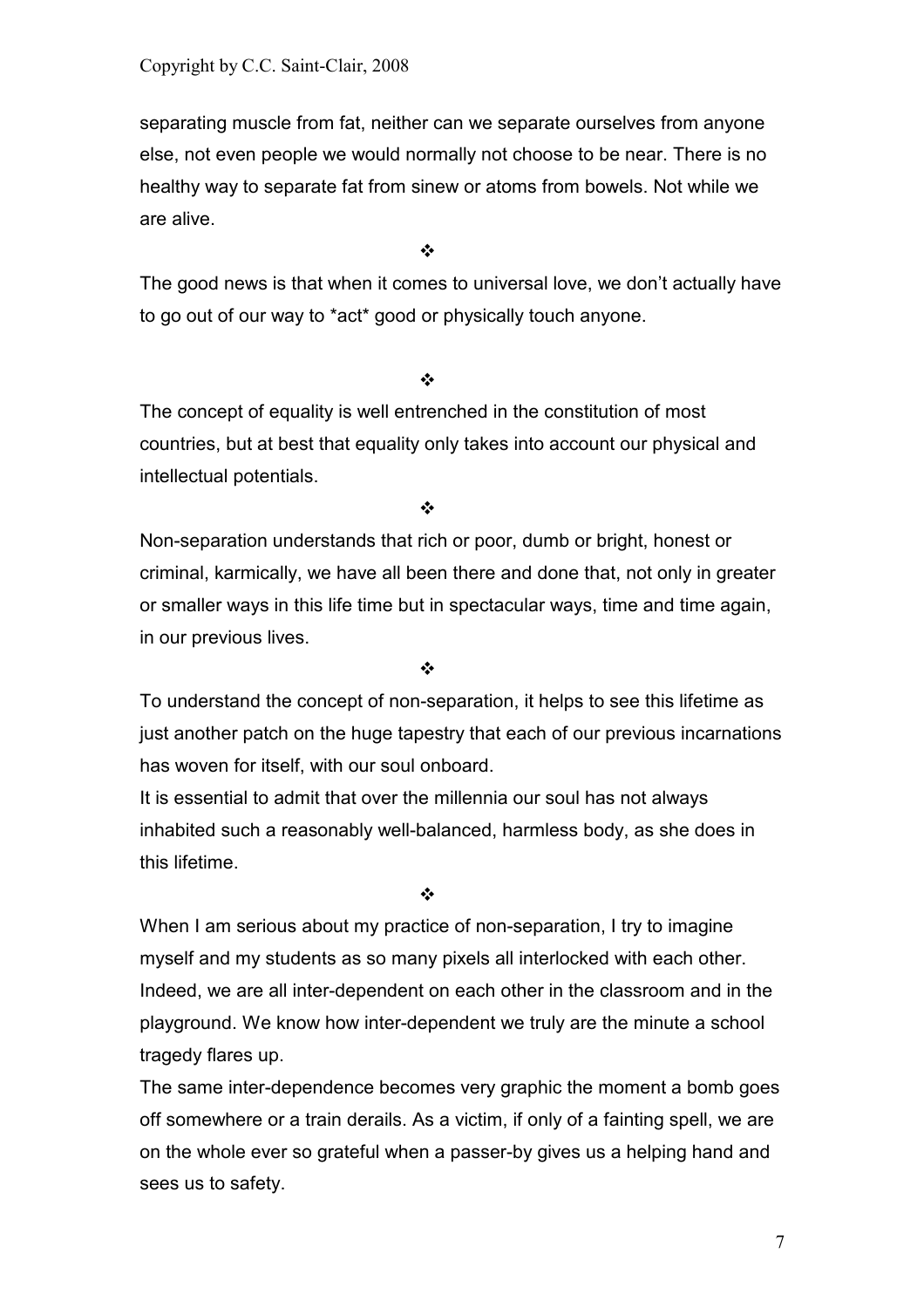It is an unusual person who, in a weakened state, refuses the help of that stranger who peeved her a few moments earlier.

 $\frac{1}{2}$ 

A more mundane awareness of non-separation is helpful in the classroom, my learning ground, my testing ground.

I need to remind myself that my interaction with my students is symbiotic. Should all my students decide en masse to become self-disciplined and active learners – a wish in my less enlightened moments – how would I test my own developmental processes and hone my skills? Where would my challenge lie?

 $\frac{1}{2}$ 

Our differences are only skin-deep, most of us already know that, but since we ALL have a soul at the helm and since we ALL have an energy field, we impact on each other in ways we cannot imagine.

## $\frac{1}{2}$

I have come to believe that we are as unique and different as cookies on a slab once the cookie-cutter has done its thing.

## $\bullet^{\bullet}_{\bullet} \bullet$

What universal love requires mostly is for us to alter our personal \*energy\*, not necessarily our behavior.

Similarly, when we \*go out of our way\* to do a good deed but resent the hell out of it – we do not score points – bad energy.

When it is an ulterior motive that prompts us to do whatever for someone else, again no point scored – bad energy.

Where does that leave the \*selfless\* person who cares for a dependant, perhaps an elderly parent or a disabled child, but does so perfunctorily because only out of duty?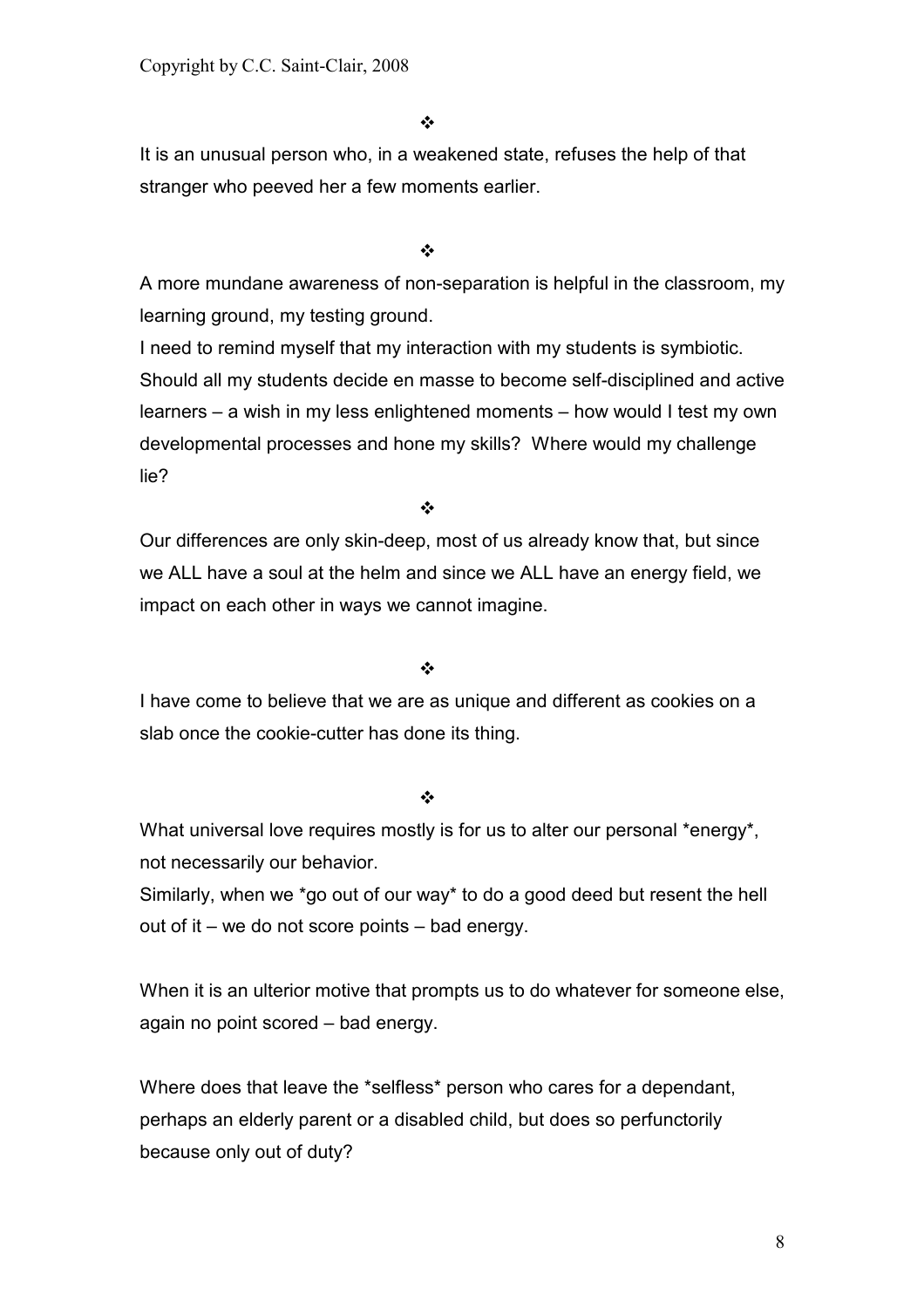Whether it is in regards to our crap boss or dude who gave us the finger or the bitch who did ... whatever, non-separation is about practicing feeling \*energetically neutral\*. No spikes of adrenaline. No repressed anger. If we respond in kind, a finger for a finger … tsk, tsk - more points in the red. Besides, we all know how arguments can escalate out of nowhere.

 $\frac{1}{2}$ 

Road rage is a great example of energies sparking off each other, but there are smaller rages happening in our households all of the time. What is an argument if it is not a swapping of comments triggered by action/reaction, button pushing/reacting to each other's energies?

 $\frac{1}{2}$ 

Energies attract each other like magnetic poles.

#### $\ddot{\cdot}$

I have come to accept that \*the other\* is my mirror. No matter how calm I may appear to me, no matter how my lips may smile, my energy field bounces off yours. For example, when you annoy me, it is because something in you triggers something in me that is \*about\* me. And, so, unless I can stay energetically neutral and in the present-moment, I spike - I react, usually negatively – and you and me are locked in a tango that is all too familiar.

#### $\frac{1}{2}$

Many a time, I have found myself in the aftermath of a present-moment that should have been inconsequential but did not end well at all. Why not? My voice was calm. I was calm. My words were not inflammatory and yet there was a blow up.

One minute we were just talking and the next there are doors slamming.

 $\cdot$ 

Our energy field betrays us time and time again. There is nothing our energy field can do about it.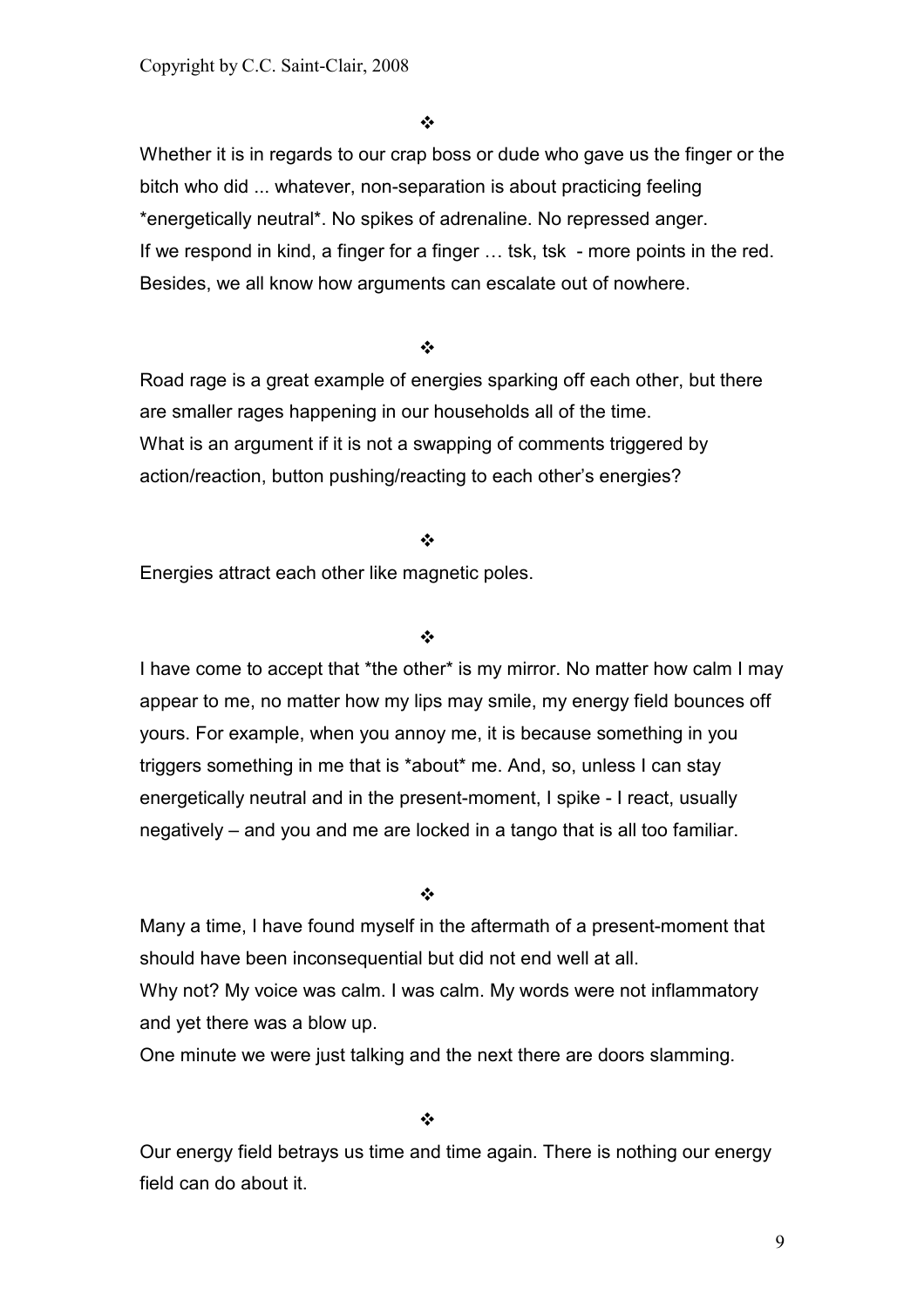Although we can influence other people up to a point, but only IF the person is open to the idea in the first place, as anyone's daughter, as anyone's girl friend or partner, we already know that we cannot, not truly, alter anyone else's take on life. We can only try to adjust our own and remember that *likes attract likes.*

 $\frac{1}{2}$ 

The only way to attempt a permanent shift is by checking that we are \*in the moment\* particularly when interacting with a \*difficult\* person or in a stressful moment.

 $\bullet^{\bullet}_{\bullet} \bullet$ 

We need to aim for being \*in the moment\* ALL OF THE TIME and flow through the other's negativity like the bow of a galleon ploughs through the water [or let it flow over us like water off a duck's back] but the shift will only happen when we are aware that our heart energy is present even at the loggerheads moment, not by feeling victimised, not by shrugging the other off, thereby setting up the next round.

 $\bullet^{\bullet}_{\bullet} \bullet$ 

Ironically, being in the moment means not reacting to an unpleasant moment of which the present moment reminds us. Let's not drink Today out of yesterday's cup.

 $\bullet^{\bullet}_{\Phi}$ 

We are back to the need of being in the present-moment, of not allowing our energy field to spike, of not being confronting. All we need is to practice being in the present-moment. We need to flow through it, in neutral, instead of opposing it - instead of hunkering down.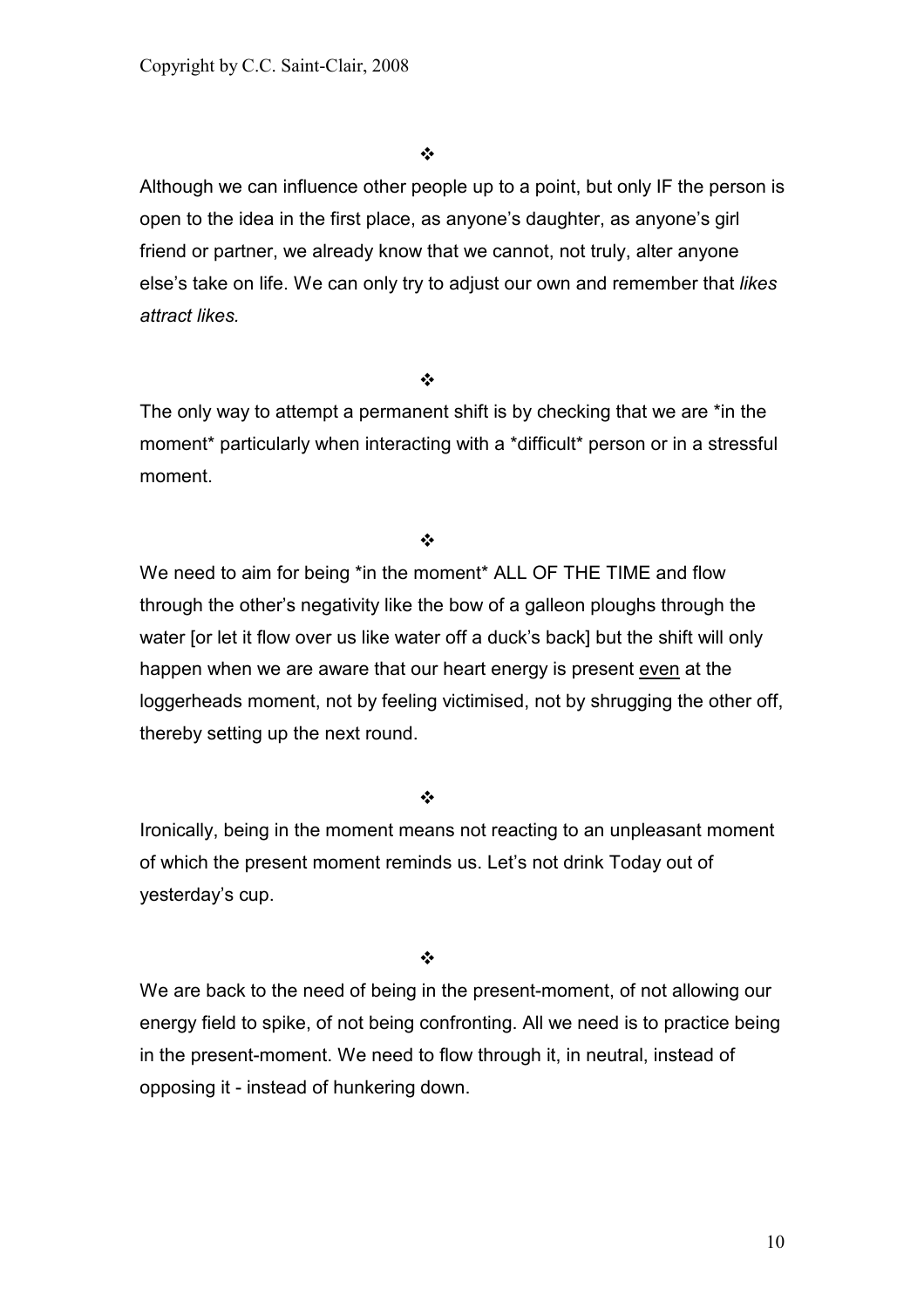We only need to practice observing our reactions. Not letting spikes of energy, excitement, apprehension, adrenaline, resentment or whatever \*taint\* the moment.

 $\phi^{\bullet}_{\mathcal{A}}$ 

The moment we spike, we \*touch\* energetically. Whatever we touch sticks to us, just like the invisible germs that stick to our hands when we do not wash them carefully.

Whatever sticks to us is what we have to deal with sooner or later, again and again.

Sometimes we end up with a bad case of gastroenteritis.

Sometimes we end up with yet another argument and having to deal with its aftermath.

Sometimes we end up with one argument too many.

Sometimes we end up with a nervous breakdown, a cancer or a heart attack.

## $\frac{1}{2}$

Our connection to all others is palpable when we catch a cold from \*someone\* at the office. It is so easy to accept that strangers sue strangers over passive smoking and that we depend on everyone washing their hands before they prepare our food.

 $\frac{1}{2}$ 

And when a killer disease like tuberculosis or a flu pandemic make the headlines, even if countries far away, we pay attention. The HIV virus has taught us that we are all connected, even if worlds apart, but we drop the connection the minute we delude ourselves into thinking that the skin that keep us all wrapped up and \*pleasant \* to look at also makes us a truly individual being, an island of self-realization.

❖

According to Paul Brunton in his book **What Is Karma**, *"The esoteric interpretation of karma recognizes that a wholly isolated individual is only a*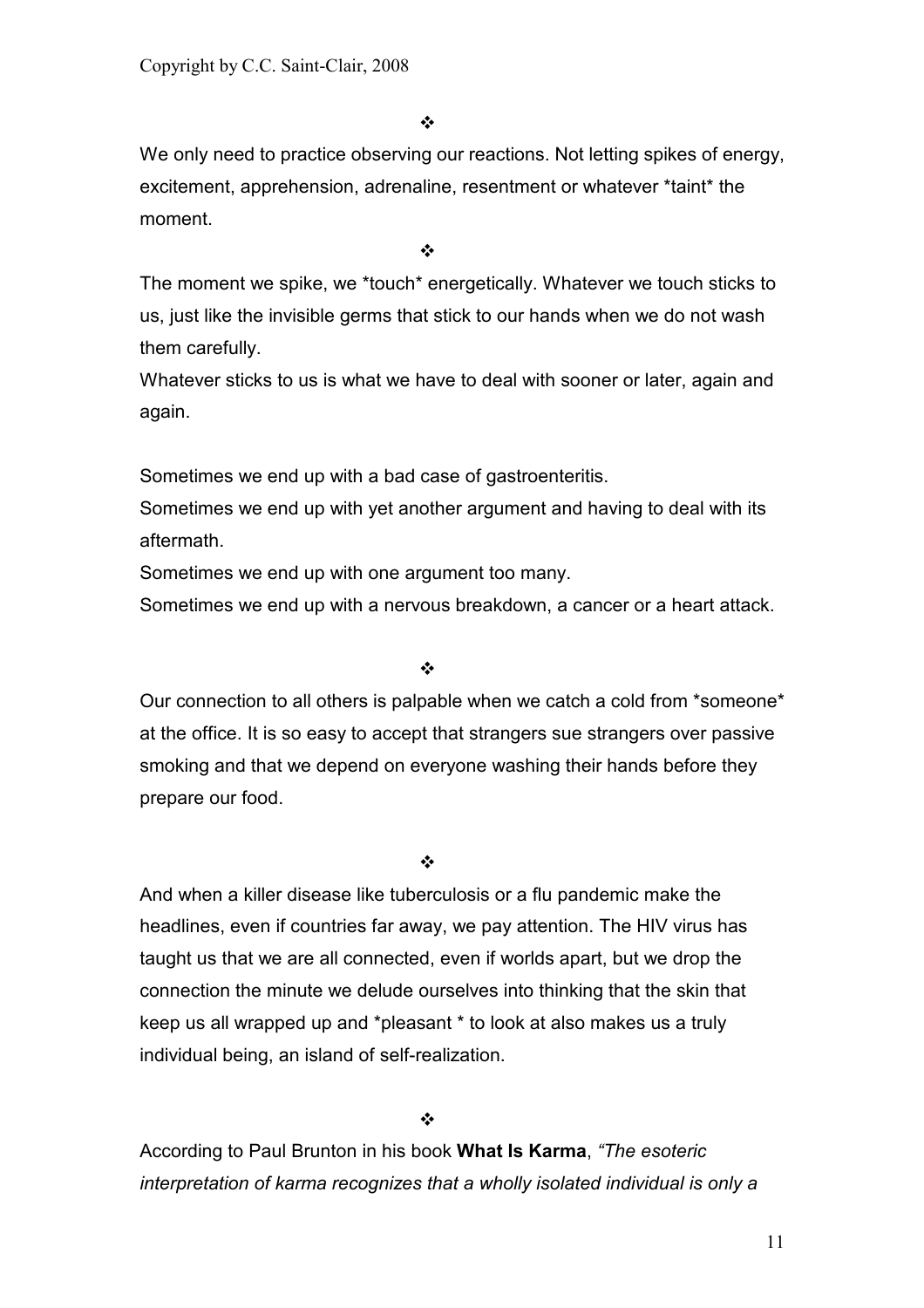Copyright by C.C. Saint-Clair, 2008

*figment of our imagination, that each individual's life is intertwined with all of humanity's life through ever expanding circles of local, national, continental and finally planetary extent; that each thought is influenced by the world's predominant mental atmosphere; and that each action is unconsciously accomplished with the cooperation of the predominant and powerful suggestion given by humanity's general activity." He adds, "the consequences of what each of us thinks and does flows like a tributary into the larger river of society and there mingles with waters from innumerable other sources […] That is to say \*I\*, an individual, share in the karma generated by all others, whilst they share in mine."* [7]

Not unlike a storm water out of a pipe, really. Sure, we are all connected.

 $\cdot$ 

One afternoon, as we watched a rainstorm drown the coastline from inside the shelter of a beach cafe, my partner pointed at the sea right in front of us. "Look at that!" she exclaimed. "One minute that sea is blue, dark blue even, and the next … look! It's like all polluted."

She was right. The waves coming in had actually become brown. Their sparkling white crests had become dingy.

"Storm water from the drains on the other side," interrupted the waitress, as she pointed to a rocky outcrop off to the right.

My partner and I looked at each over our glass of perfect dry white wine. "Look how it's spreading out seawards from waves closest to the shore."

Sure enough over a matter of minutes brown water had bled into an everexpanding area of the sea.

"Ugly. Very nasty," is all I could reply, mesmerized by the graphic illustration of what karmic \*pollution\* might look like in our energy field.

*<sup>7.</sup> P. Brunton (1998),* What Is Karma? *Larson Publications, Burdett, NY, p.25.*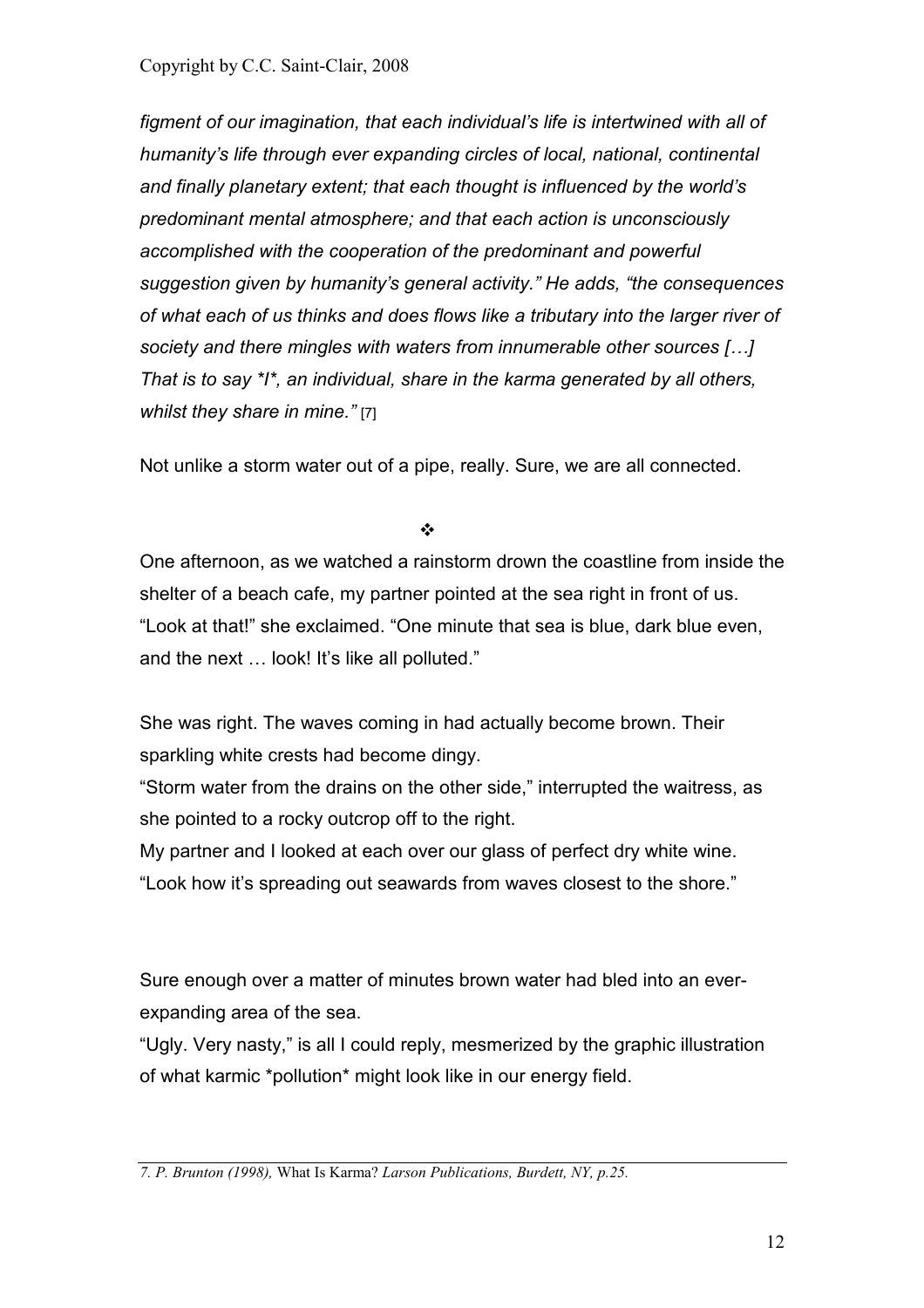#### Copyright by C.C. Saint-Clair, 2008

The following day, I went looking for the storm water pipes near the outcrop and, sure enough, though the rain had long stopped, tannin-colored water was still meandering through runnels it had cut into the sand on its way to the sea. By then, though, the ocean had processed it all and was back to its normal colors- varied hues of blue and green.



Like the ocean, our ego-persona appears to be managing well on the surface. It absorbs. It hides. It deals - up to a certain point. But our ego-personas have great limitations. They only rely on past memories. The past is static and memory is fallible.

❖

Should you now feel ready for a charming, cute and quaint DVD through which to pit your understanding of soul vs ego, spiking vs being in the moment and separation vs non-separation, I encourage you to view *Ratatouille*, directed by Brad Bird, Jan Pinkava.